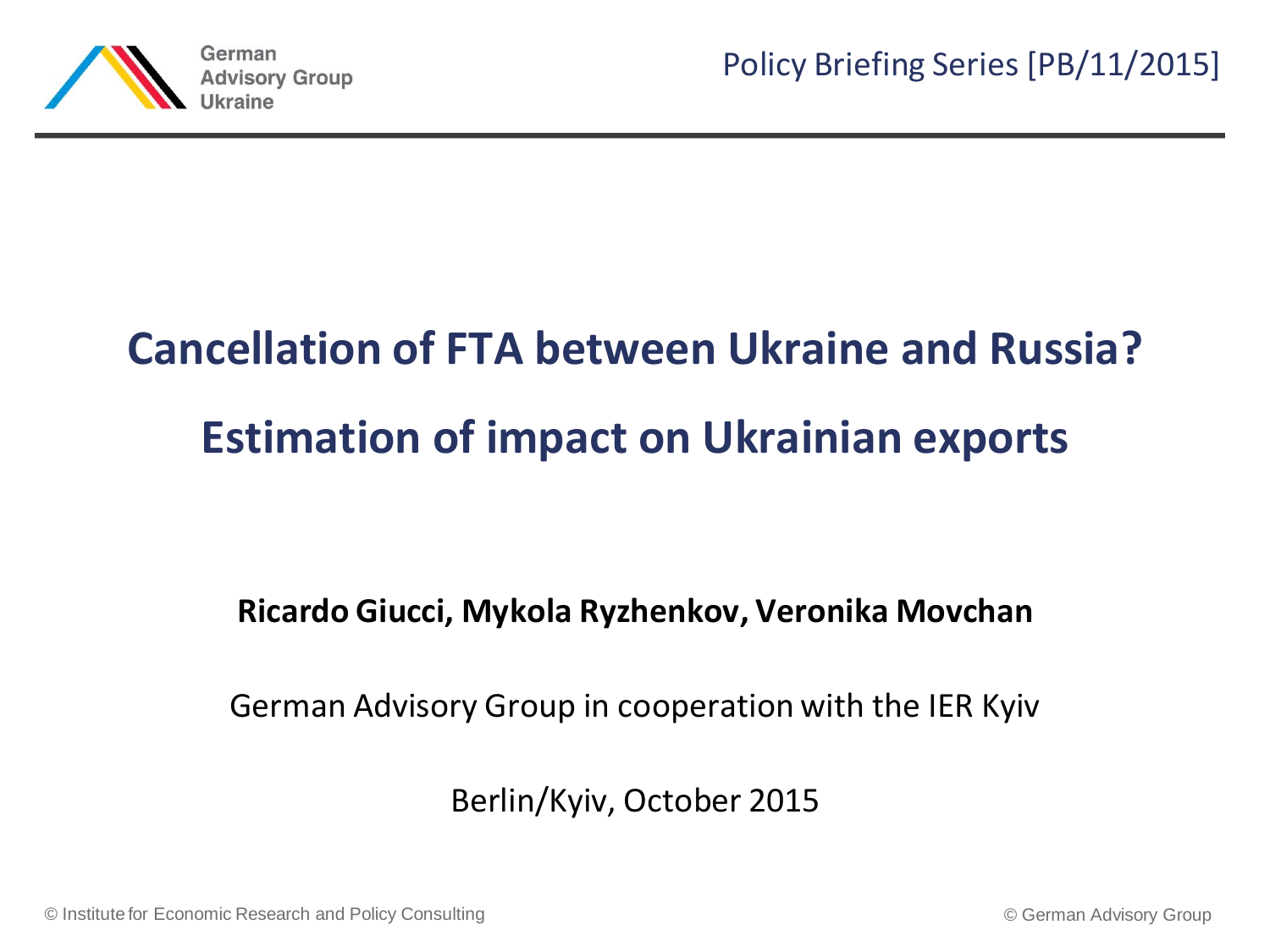### **Summary:** Impact of FTA cancellation

- **Scenario**: Russia might cancel the current free trade agreement with Ukraine and introduce Most-Favoured-Nation (MFN) status instead
- **Tariffs**: In this case, Russian weighted average import tariffs for Ukrainian goods would increase from 0% to 7.6%
- **Aggregate impact**: Based on data from H2-2014 H1-2015, Ukrainian exports to Russia would decrease by 14% or USD 897 m per year, equivalent to 0.89% of annual GDP

| Sectoral impact     | <b>Export reduction, %</b> | <b>Export reduction, USD m</b> | <b>Contribution to export</b><br>decline, p.p. |
|---------------------|----------------------------|--------------------------------|------------------------------------------------|
| <b>Base metals</b>  | 16.5                       | 251                            | 3.9                                            |
| Machinery           | 7.9                        | 121                            | 1.9                                            |
| Chemical products   | 9.5                        | 86                             | 1.3                                            |
| Paper products      | 14.1                       | 73                             | 1.1                                            |
| Transport equipment | 17.1                       | 57                             | 0.9                                            |
| Other               | 19.4                       | 309                            | 4.8                                            |
| <b>Total</b>        | 14.0                       | <b>USD 897 m</b>               | 14.0                                           |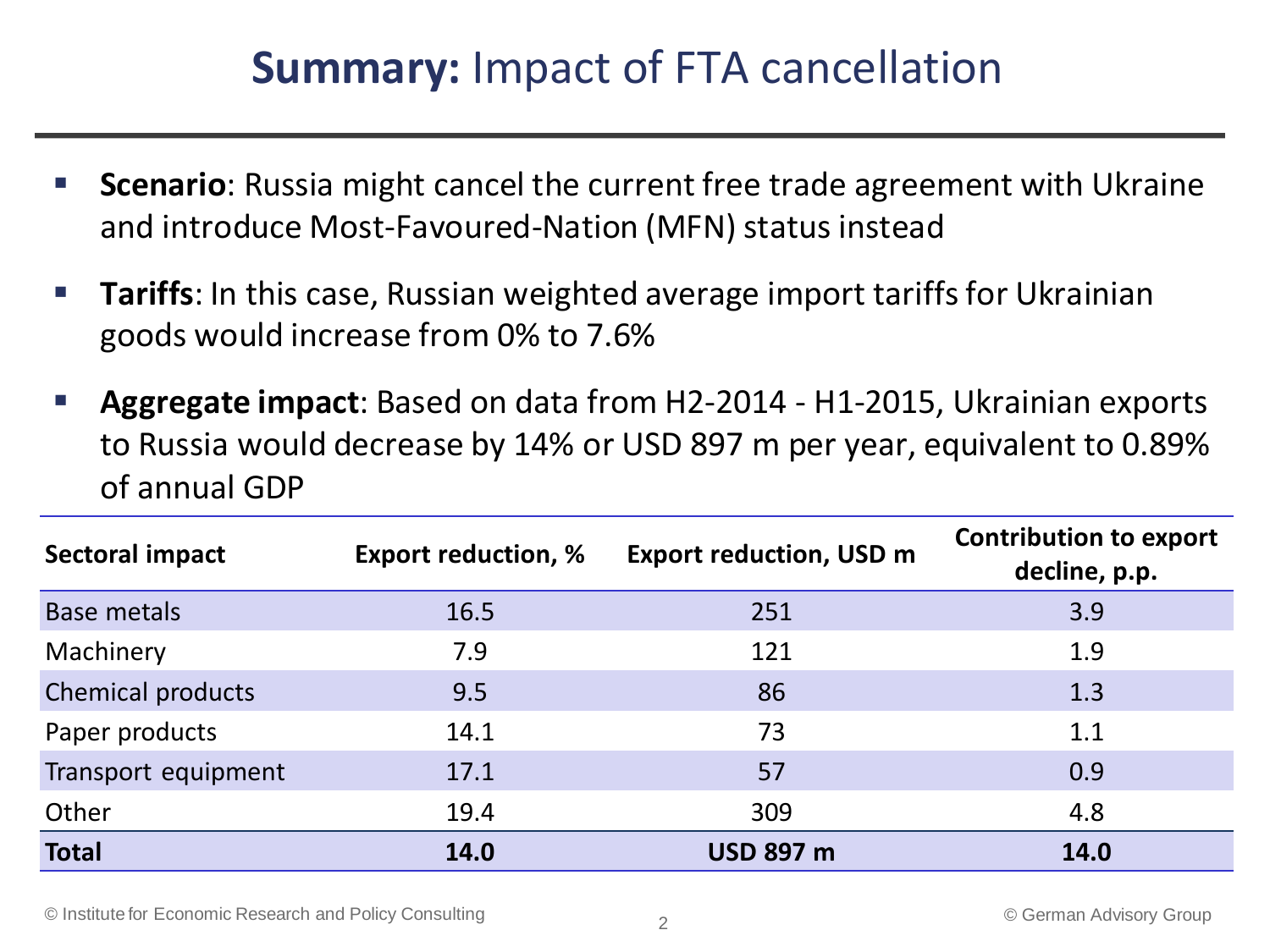### **Summary:** Implications of results

- RU implemented several measures to deter UA imports in recent past
- In particular: Import bans for a large number of Ukrainian products

**Implication 1**: Potential FTA cancellation would not imply a new direction of RU trade policy vis-a-vis Ukraine but a continuation of current policy stance

- UA exports to RU declined heavily in recent past:
	- $-$  In 2012: USD 17.6 bn
	- H2-2014 H1-2015: Only USD 6.4 bn (36% of 2012 value)

**Implication 2**: FTA cancellation today would have a much smaller impact in absolute as well as relative terms than a few years ago

| Data basis          | <b>Export reduction</b> | <b>GDP equivalent</b> |
|---------------------|-------------------------|-----------------------|
| Average 2010 - 2012 | USD 3,000 m             | 1.7%                  |
| H2-2014 - H1-2015   | USD 897 m               | 0.89%                 |

**Overall conclusion**: Today´s relevance of possible FTA cancellation – in terms of policy signaling and in quantitative terms – is much lower than a few years ago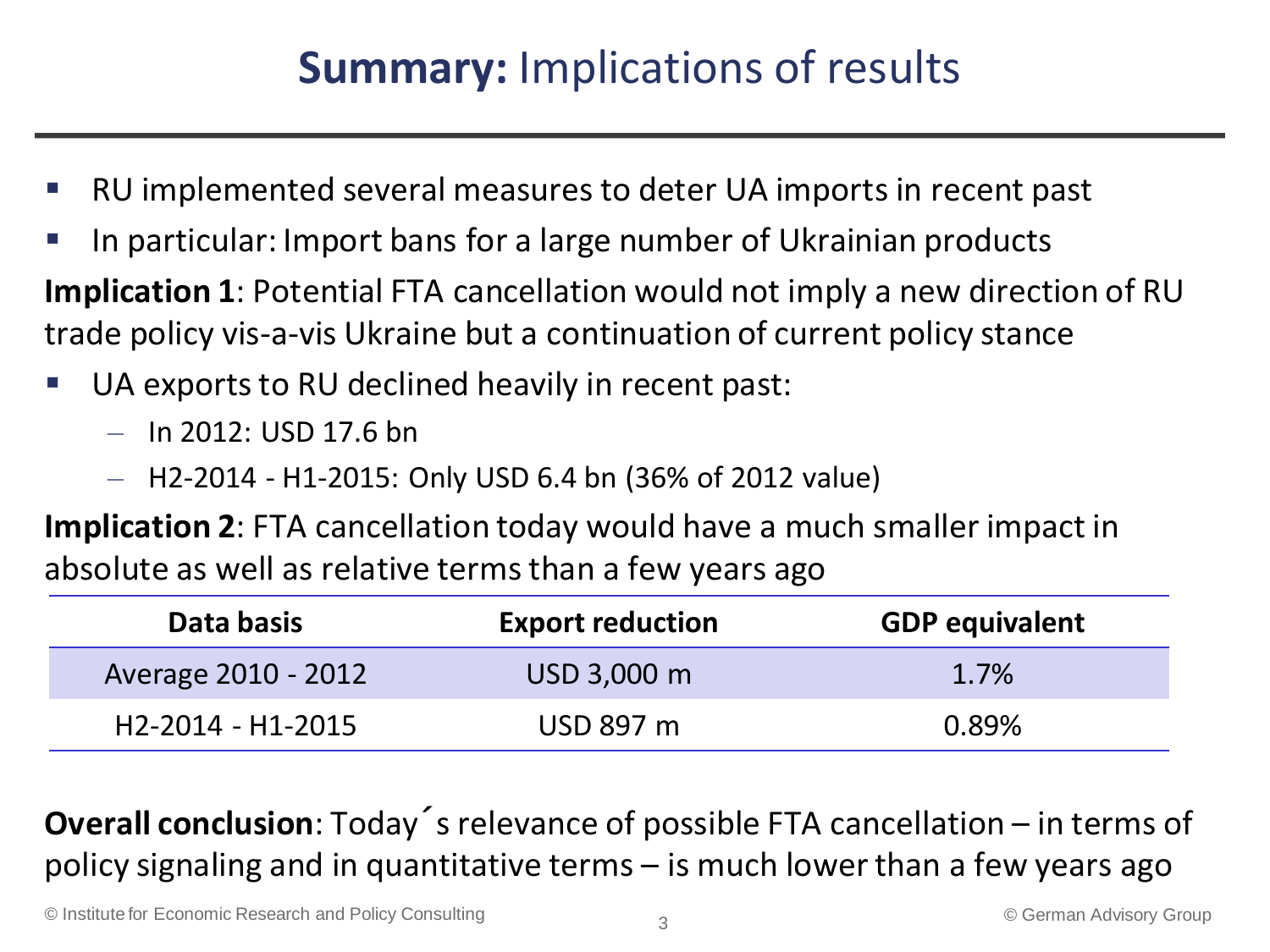- **Introduction**
- 2. Estimation of the impact of FTA cancellation on Ukrainian exports
- 3. Implications of results

Annex 1: List of Russian import bans for Ukrainian products

Annex 2: Impact of partial FTA cancellation

Annex 3: Impact of Russian ban of Ukrainian agro-food products

Annex 4: Methodology and data

Contact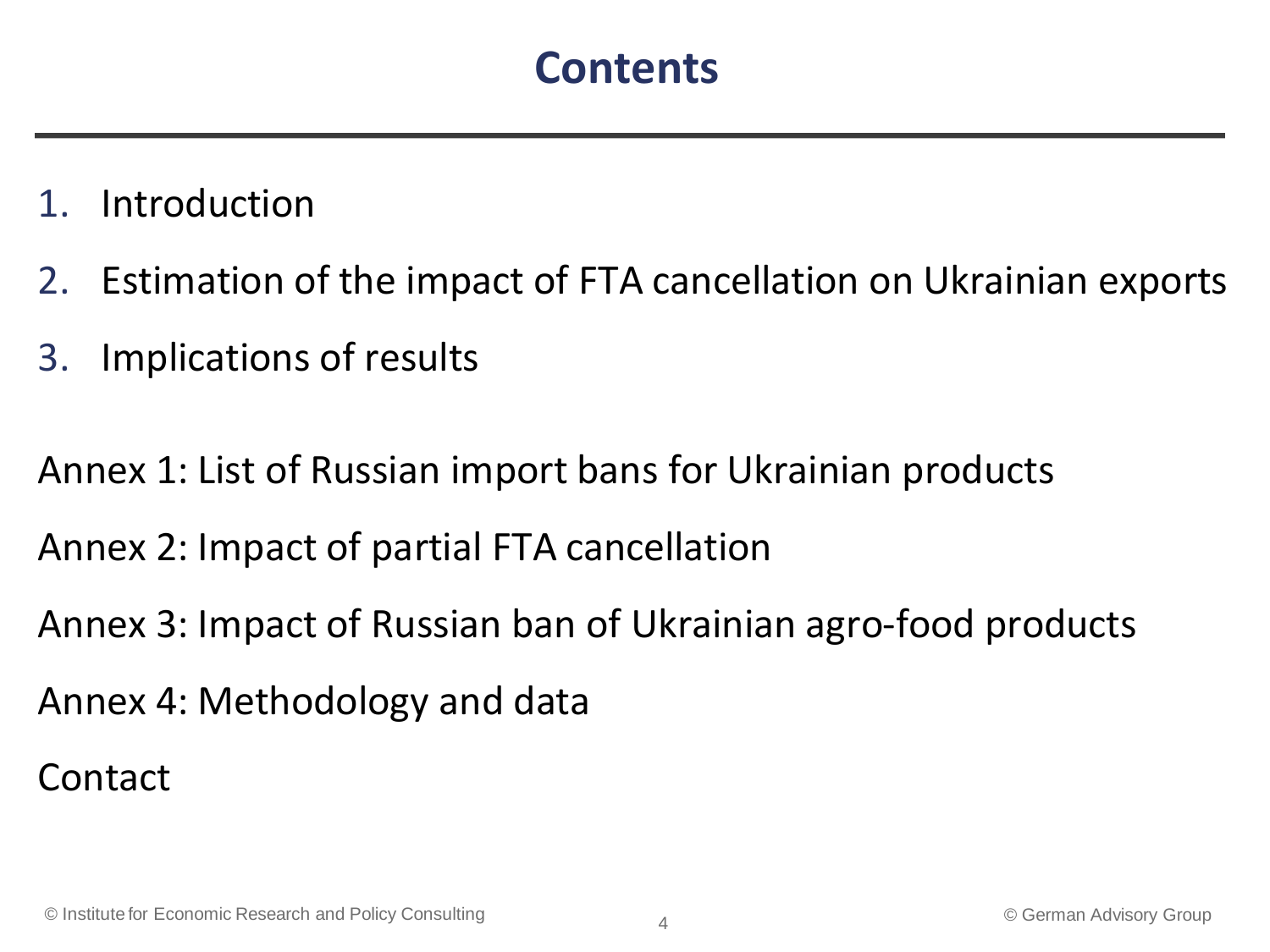### **1. Introduction**

- The Russian Federation might unilaterally cancel its current free trade agreement with Ukraine and introduce Most-Favoured-Nation ("MFN") status instead
- **Russia justifies this potential move by the risks involved in the** implementation of the EU-Ukraine DCFTA starting on 1 January 2016
- While this justification is highly questionable, there is not much Ukraine can do to avoid such a move
- **Objectives of this policy brief**
	- Estimation of impact of FTA cancellation on UA exports (Part 2.)
	- Implications of results (Part 3.)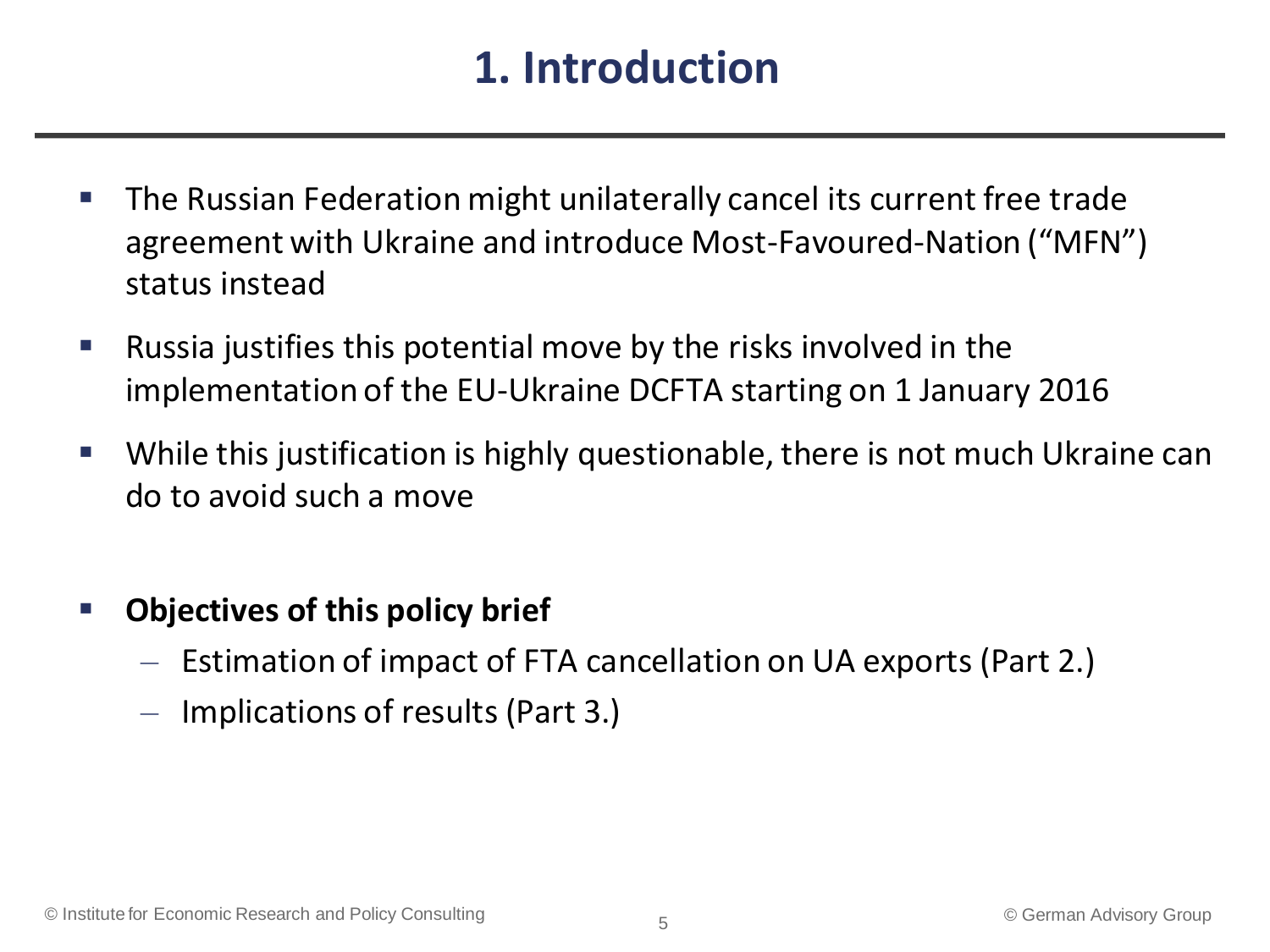## **2. Impact on Ukrainian exports:** Higher import tariffs



- Under the current FTA, Russian tariffs for all Ukrainian imports amount to 0%
	- **If FTA is canceled, import tariffs** would increase significantly
	- However, the level of new tariffs would vary strongly across products
	- **E** Animal products, precious stones and metals, wood products and animal/vegetable fats and oils would be subject to the highest import tariffs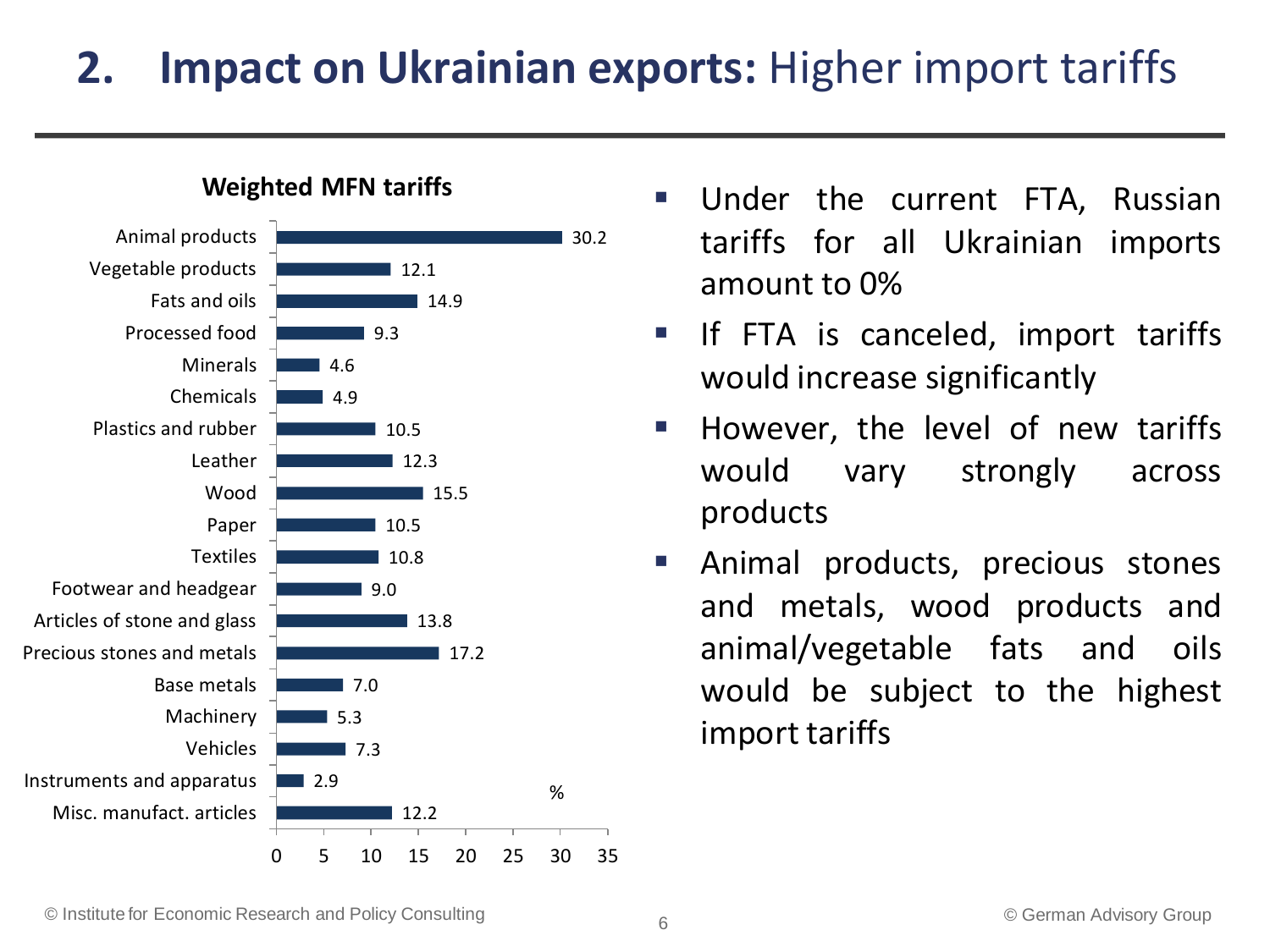### **Aggregate impact on Ukrainian exports**

#### **Main indicators of aggregate impact**

| Average import tariff                 | 8.4%        |
|---------------------------------------|-------------|
| Weighted import tariff                | 7.6%        |
| Number of products where trade stops* | 5           |
| Impact on exports, absolute terms     | - USD 897 m |
| Impact on exports, relative terms     | $-14.0%$    |
|                                       |             |

\*Product lines at 4-digit-level

#### **Main aggregate results**

Data base: H2-2014 - H1-2015

#### **Significant increase in tariffs**

- Average import tariff increases from 0% to 8.4%
- Weighted import tariff increases from 0% to 7.6%

#### **Sizeable decline in exports to RU**

- Decline of 14.0%
- Absolute terms: USD 897 m

#### **GDP equivalent**

0.89%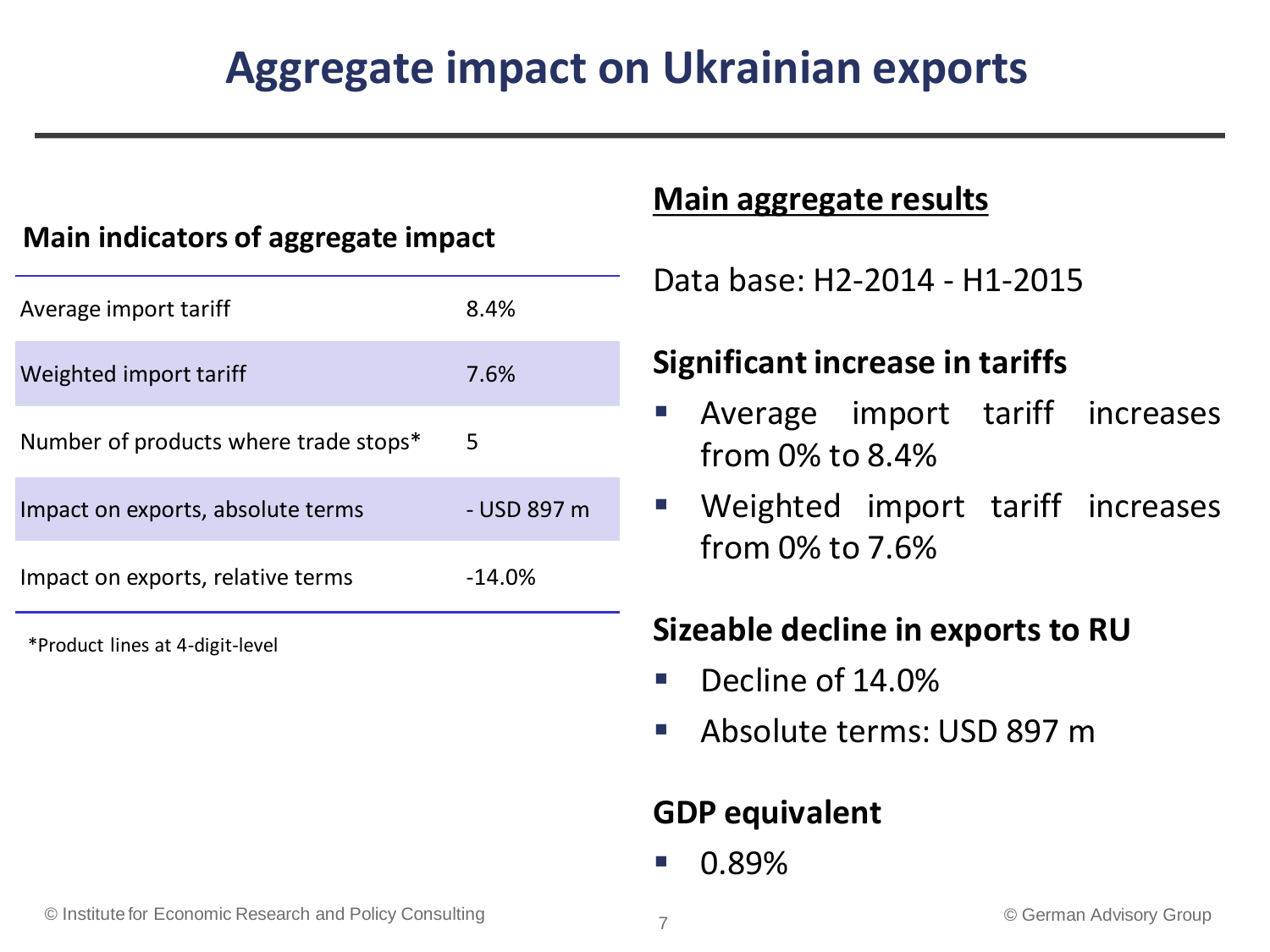### **Sectoral impact on Ukrainian exports**



**Strongest sectoral impact**: Animal products, fats and oils, wood products

**Major contributors**: Base metals, machinery and chemicals account for more than 50% of the total drop in exports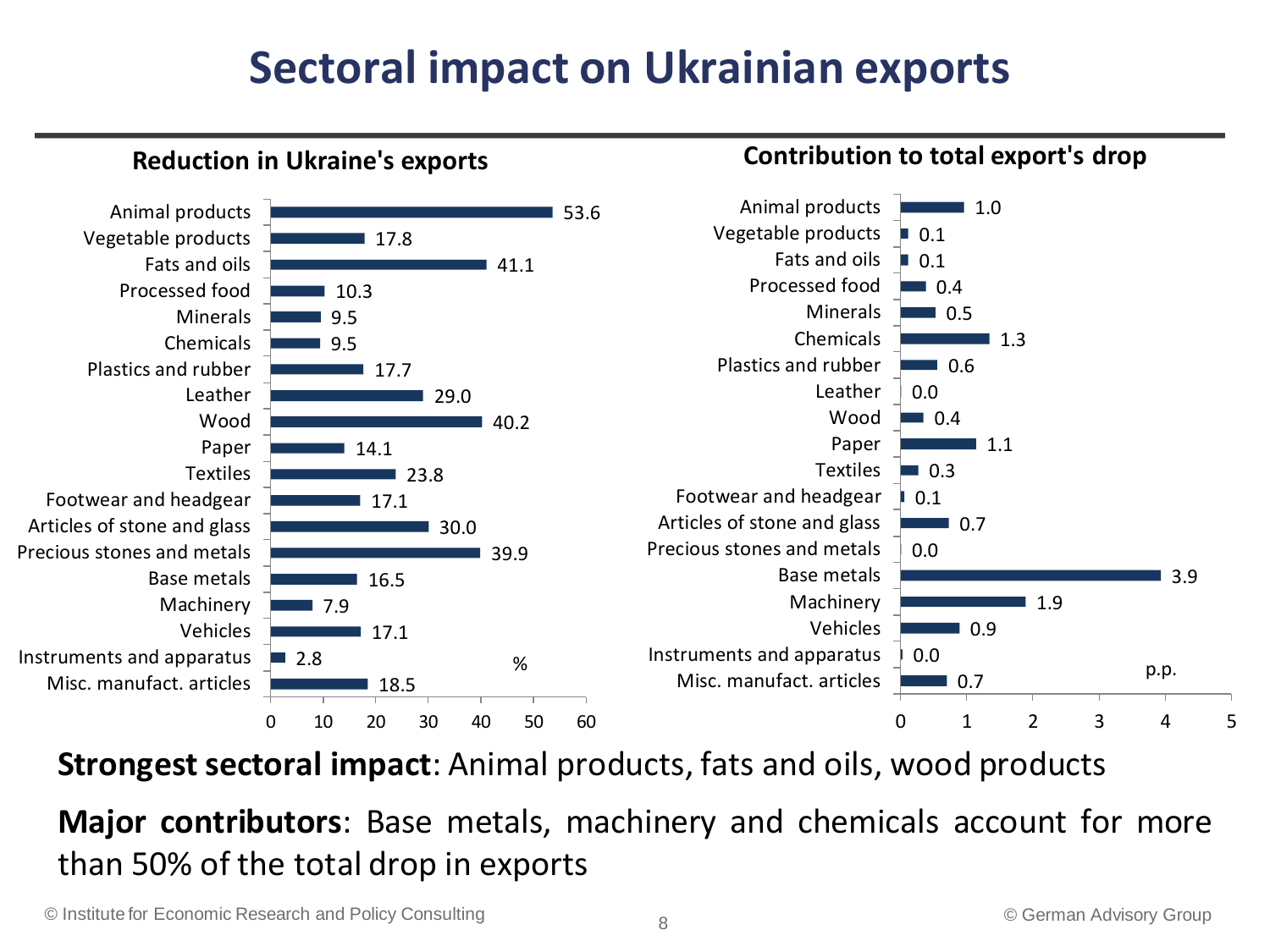### **3. Implication 1:** No new direction of RU trade policy

- RU has implemented a variety of measures to limit imports from Ukraine in recent past
- Most prominent: Import ban for a large number of Ukrainian products, official justification either by SPS or TBT (see Annex 1)
- Anecdotic evidence: Significant difficulties with customs clearance for UA products at the Russian border; long delays

 $\rightarrow$  Possible FTA cancellation would be just one additional instrument of import deterrence among several others

**Implication 1**: FTA cancellation would not imply a significant change of RU trade policy vis-a-vis UA but a continuation of recent policy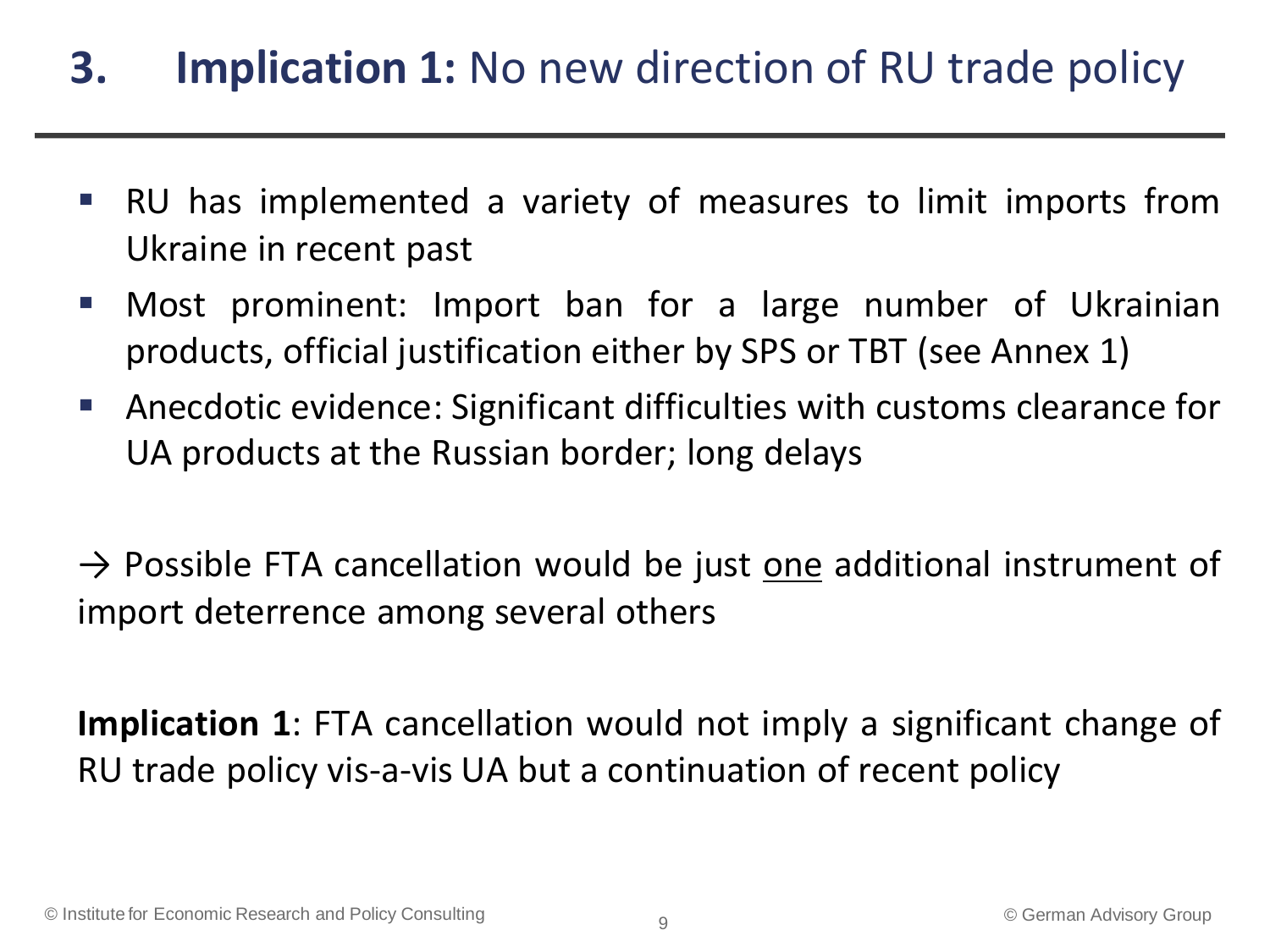### **Implication 2:** Limited impact of FTA cancellation

Ukrainian exports to Russia declined heavily in recent past:

- In 2012: USD 17.6 bn
- H2-2014 H1-2015: Only USD 6.4 bn (36% of 2012 value)

#### **Implication 2**:

- Limited impact on Ukrainian exports and GDP
- **If the particular: Much lower impact than a few years ago**

| Data basis          | <b>Export reduction</b> | <b>GDP equivalent</b> |
|---------------------|-------------------------|-----------------------|
| Average 2010 - 2012 | USD 3,000 m             | 1.7%                  |
| H2-2014 - H1-2015   | USD 897 m               | 0.89%                 |

#### **Overall conclusion**:

- FTA cancellation would have a negative impact on Ukraine
- But impact both in terms of RU policy signalling and in quantitative terms – would have been much stronger a few years ago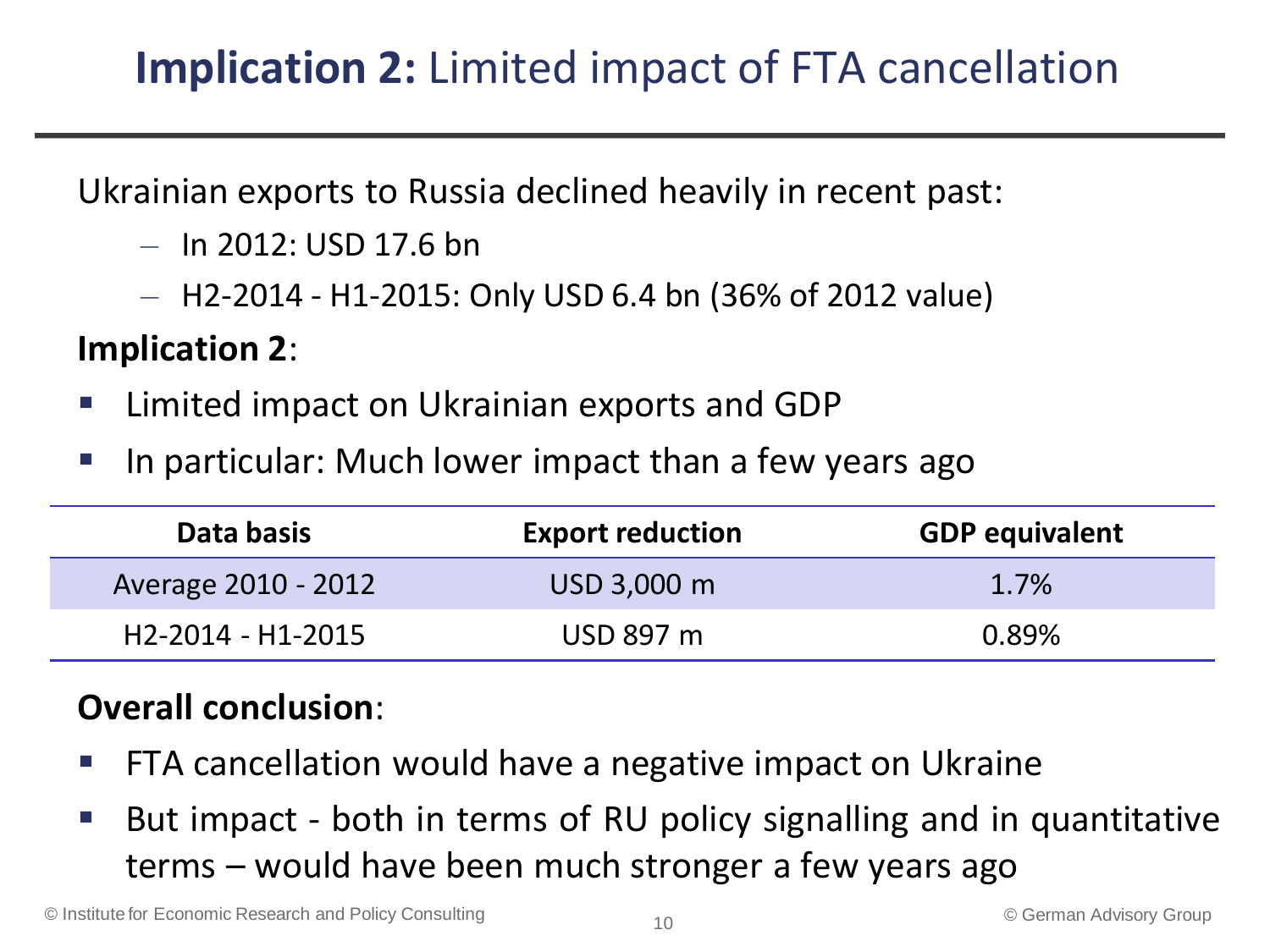### **Annex 1:** List of RU import bans for UA products

| <b>Product</b>                                              | <b>Date</b>      | Type of<br>measure | HS07 code*                | Trade value**       |
|-------------------------------------------------------------|------------------|--------------------|---------------------------|---------------------|
| Rail-cars (4 companies)                                     | Sep-Oct 2013     | <b>TBT</b> ban     | 8603-8607                 | USD 1261.2 m (2013) |
| Confectionery (Roshen)                                      | <b>July 2013</b> | SPS/TBT ban        | 1806                      | USD 413.0 m (2012)  |
| Raw milk and dairy products                                 | <b>July 2014</b> | SPS ban            | 0401-0406                 | USD 374.2 m (2013)  |
| Confectionary                                               | Sep 2014         | SPS/TBT ban        | 1806                      | USD 306.6 m (2013)  |
| <b>Cheeses</b>                                              | Apr 2014         | SPS/TBT ban        | 0406                      | USD 301.4 m (2013)  |
| Alcohol products (three companies)                          | Aug 2014         | SPS/TBT ban        | 22                        | USD 230.7 m (2013)  |
| Vegetable and fish cans                                     | <b>July 2014</b> | SPS/TBT ban        | 20;1604                   | USD 209.4 (2013)    |
| Soya beans, sunflower seeds, maize<br>goats, soya residuals | <b>July 2014</b> | SPS ban            | 1201; 1206;<br>1103; 2304 | USD 98.4 m (2013)   |
| Sanitary pads                                               | May 2015         | SPS/TBT ban        | 4818                      | USD 81.2 m (2014)   |
| Poultry (biggest company)                                   | Feb 2014         | SPS/TBT ban        | 0207                      | USD 71.6 m (2013)   |
| Detergents                                                  | Apr-Jun 2015     | SPS/TBT ban        | 3402                      | USD 49.6 m (2014)   |
| Cheese-like products                                        | Nov 2014         | SPS/TBT ban        | 1516-1517                 | USD 28.5 m (2013)   |
| Wood chipboard                                              | <b>Oct 214</b>   | SPS ban            | 4411                      | USD 24.5 m (2013)   |
| Potatoes                                                    | Jun 2014         | SPS ban            | 0701                      | USD 1.3 m (2014)    |

*Notes: \*HS code is tentative based on available product description.* 

*\*\* Trade value is provided for tentative HS codes and doesn't take into account that in some cases products of only selected companies are banned. Thus, trade impact is likely to be overestimated and should be considered as upper bound estimate*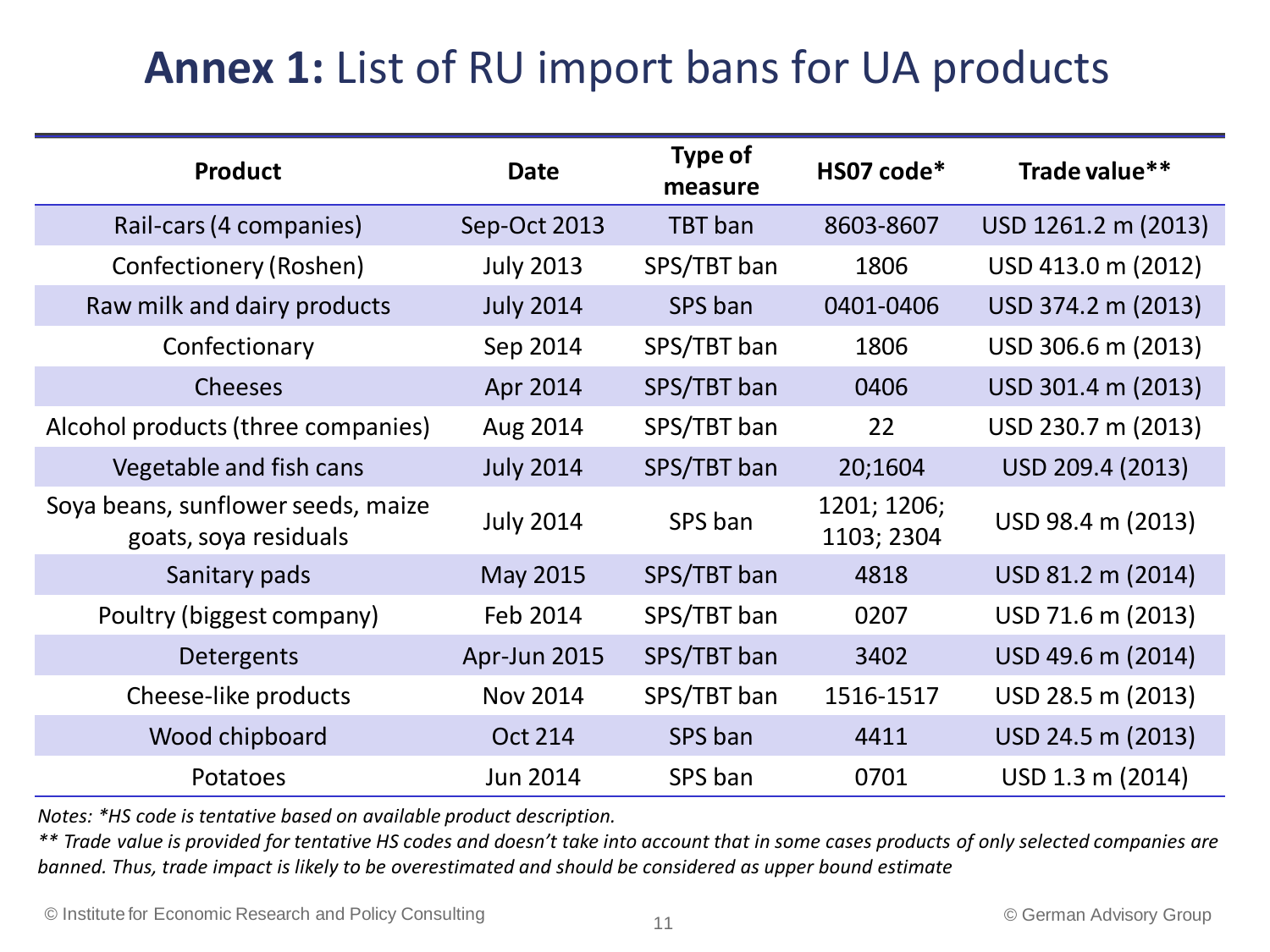#### **Scenario**: Partial FTA cancellation

#### **Basis for scenario**: Russian decree #959 from 19.09.2014

- Russia will apply MFN tariffs for selected Ukrainian imports, as soon as Ukraine starts implementing the DCFTA
- Thus: This scenario depicts current official plans, that will come into force on 1 January 2016, provided no changes in policy take place

#### **Estimation of impact**

| <b>Scenario</b>                 | <b>Export reduction</b> | <b>GDP equivalent</b> |
|---------------------------------|-------------------------|-----------------------|
| <b>Partial FTA cancellation</b> | USD 230 m               | 0.23%                 |
| <b>Full FTA cancellation</b>    | USD 897 m               | 0.89%                 |

### **→ Impact of planned partial FTA cancellation is significantly weaker than hypothetical scenario of full FTA cancellation**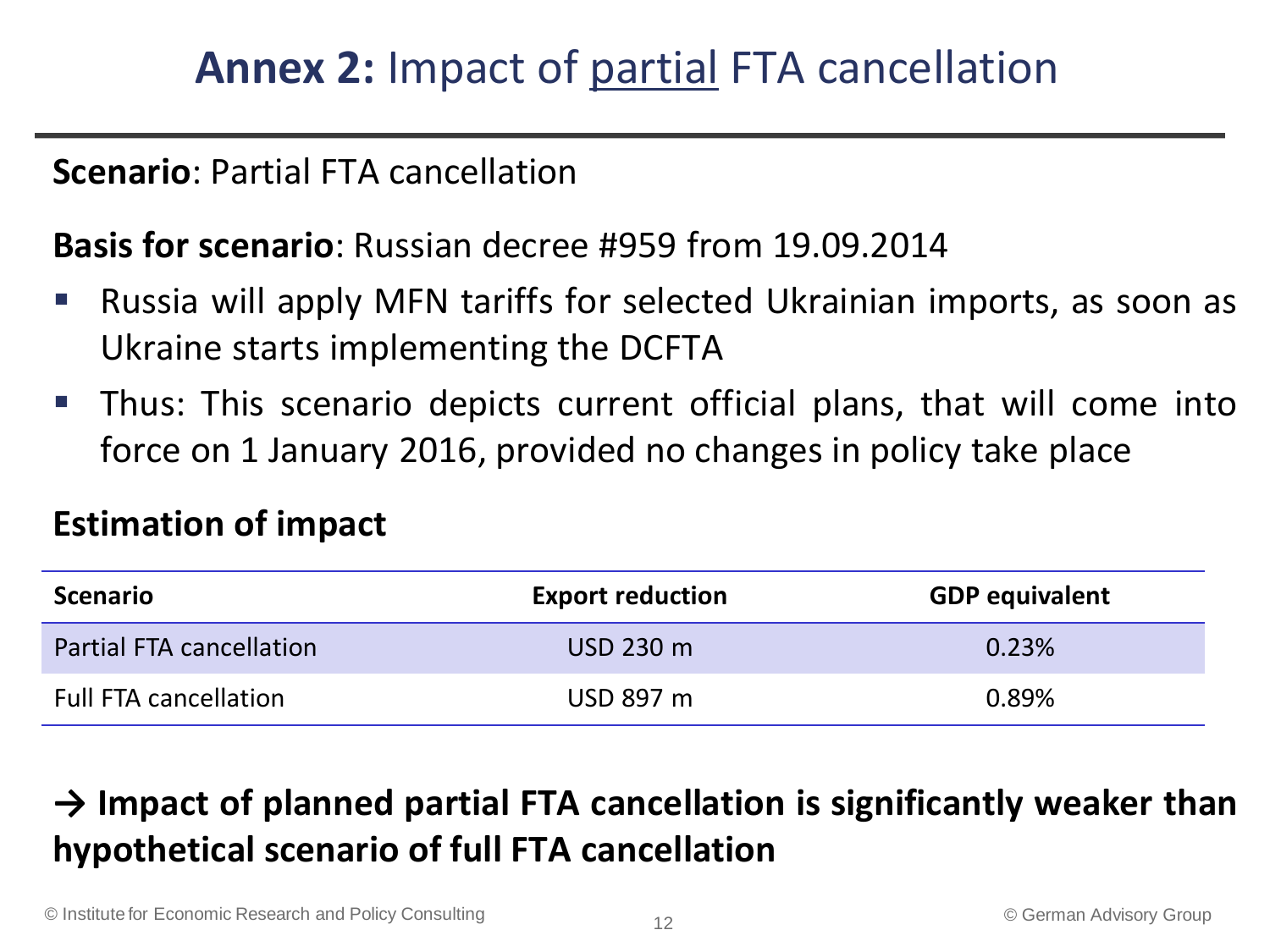### **Annex 3:** Impact of import ban for UA agro-food products

**Scenario**: Russian bans imports of Ukrainian agro-food products

**Basis for scenario**: Russian decree #842 from 13.08.2015

- UA to be added to list of countries subject to Russian agro sanctions
- Start: 1 January 2016, i.e. when DCFTA comes into force
- Thus: Scenario depicts current official plans, that will come into force on 1 January 2016, provided no changes in policy take place

| <b>Scenario</b>                                         | <b>Export reduction</b> | <b>GDP equivalent</b> |
|---------------------------------------------------------|-------------------------|-----------------------|
| Ban on agro-food products                               | USD 410 m               | 0.41%                 |
| Partial FTA cancellation +<br>ban on agro-food products | USD 550 m               | 0.55%                 |

#### **→ Impact of current combined plans would not be very strong, since access to Russian market for relevant goods is already very restrictive**

**Estimation of impact**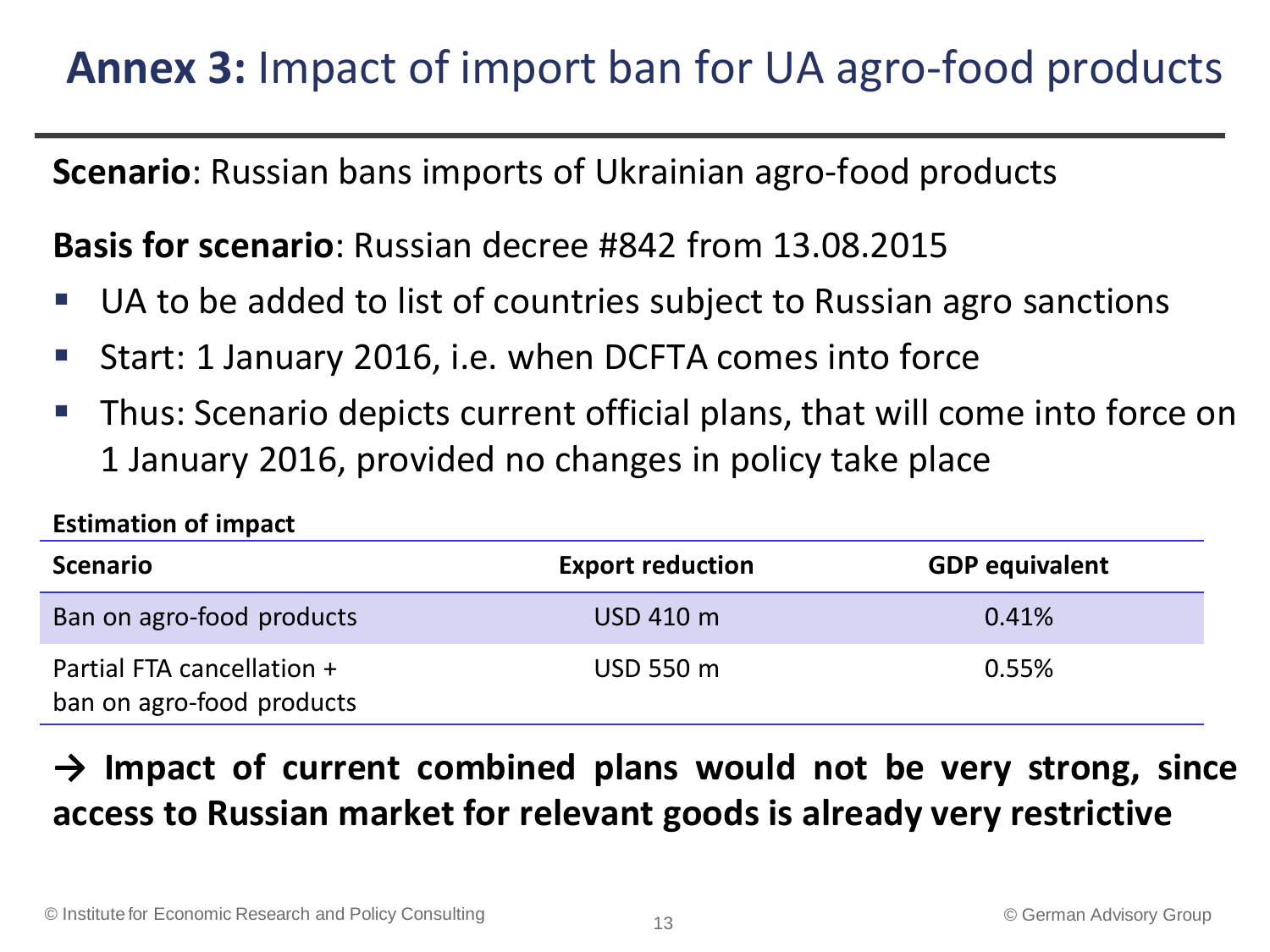#### **Modelled scenario "full FTA cancellation"**:

- Russia raises its import tariffs vis-à-vis Ukraine from zero to MFN level
- Only tariff measures are considered; a possible increase in non-tariff barriers is not depicted in this scenario
- Note: In the modelled scenario only Russia, not the Eurasian Economic Union, increases tariffs vis-à-vis Ukraine
- **Methodology:**
	- Assessment of changes in exports: SMART partial equilibrium modelling tool
	- Assessment of changes in GDP: IER forecasting tool
- **Data**:
	- Current Russian MFN tariff schedule (TRAINS)
	- Ukrainian exports to Russia during July 2014 June 2015 aggregated at 4-digits of HS 2012 classification (State Fiscal Service of Ukraine)
	- Russian import demand elasticities (TRAINS)
	- Note: Mirror statistics effects are not taken into account in the calculations